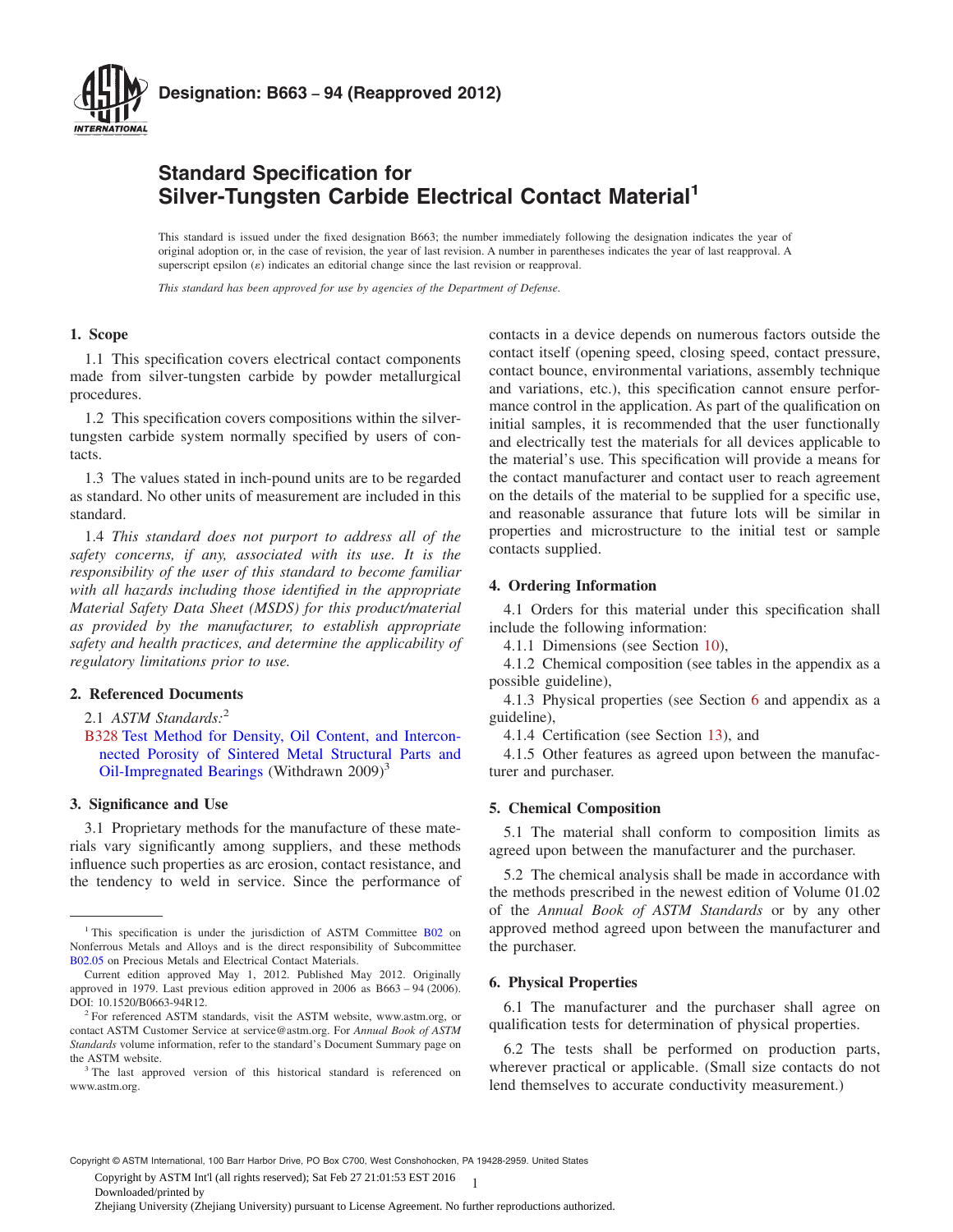<span id="page-1-0"></span>6.3 The tests shall be determined after consideration of the function of the part.

6.4 The typical properties of three most common types of silver-tungsten contacts are given in the appendix.

## **7. Dimensions, Mass, and Permissible Variations**

7.1 Permissible variations in dimensions shall be within the limits specified on drawings describing the contacts and accompanying the order, or shall be within the limits specified in the purchase order.

# **8. Finishing of Contacts**

8.1 The material shall be finished by such operations as necessary to meet requirements agreed upon between the manufacturer and the purchaser of the contacts (braze alloy backing, tumbling to polish surfaces, special surface finish, silver-rich surface layer, cleaning, etc.).

# **9. Workmanship, Finish, and Appearance**

9.1 The parts shall be free of defects in material or processing, that would seriously affect their performance.

#### **10. Sampling**

10.1 *Lot—*Unless otherwise specified, a lot shall consist of parts of the same form and dimensions, made of powders of the same particle size range and composition, processed under the same conditions, and submitted for inspection at one time.

#### 10.2 *Chemical Analysis*

10.2.1 At least one sample for chemical analysis shall be taken from each lot. A representative sample of chips may be obtained by milling, drilling, or crushing at least two pieces with dry tools, without lubrication. In order to obtain oil free chips, the parts selected for test shall have the oil extracted in accordance with Test Method [B328,](#page-0-0) if necessary.

10.2.2 These specification limits do not preclude the possible presence of other unnamed elements, impurities, or additives. Analysis shall be regularly made only for the minor elements listed in the table. However, if a user knows of elements that might be detrimental to their application or has other reasons for requiring analysis for specific elements, then agreement between manufacturer and purchaser for both limits and methods of analysis should be required for elements not specified.

10.3 *Physical Tests—*The manufacturer and the purchaser shall agree on a representative number of specimens for physical tests including microstructure.

#### **11. Inspection**

11.1 Unless otherwise specified, inspection of parts supplied on contract shall be made by the purchaser.

#### **12. Rejection**

12.1 Unless otherwise specified, rejections based on tests made in accordance with the specification shall be reported to the manufacturer within 30 days of the receipt of the shipment.

# **13. Certification**

13.1 A certification, when requested by the user, based on the manufacturer's quality control that the material conforms to the requirements of this specification, shall be furnished upon request of the purchaser, provided the request is made at the time of cost quotation and at the time of order placement.

# **14. Keywords**

14.1 arcing contacts; contacts; electrical contacts; powder metallurgy; silver; silver tungsten carbide; tungsten carbide; tungsten carbide silver

#### **APPENDIX**

#### **(Nonmandatory Information)**

# **X1. TYPICAL PROPERTY VALUES**

X1.1 The following information provides guidelines for users and manufacturers of silver-tungsten carbide contact material. Typical ranges of chemistry and properties are given for the three most popular compositions, 40 % silver/60 % tungsten carbide, 50 % silver/50 % tungsten carbide, 65 % silver/35 % tungsten carbide. These properties are influenced by the particle size, shape, and distribution of tungsten carbide, homogeneity, impurities or additives, and other manufacturing process variables.

NOTE X1.1[—Table X1.1](#page-2-0) and [Table X1.2](#page-2-0) represent the major manufacturing techniques used in industry. The size and shape of the part is important in choosing the optimum technique as well as other considerations such as frequency of operation of the device, and how crucial is its application

X1.1.1 The best choice for a given application should be mutually decided between the purchaser and the manufacturer using their mutual experience and application engineering knowledge.

X1.2 With the knowledge that several types are available, care should be taken to ensure that production lots are the same in all respects as samples and that if a seller change is made, noticeable property or performance variations are possible.